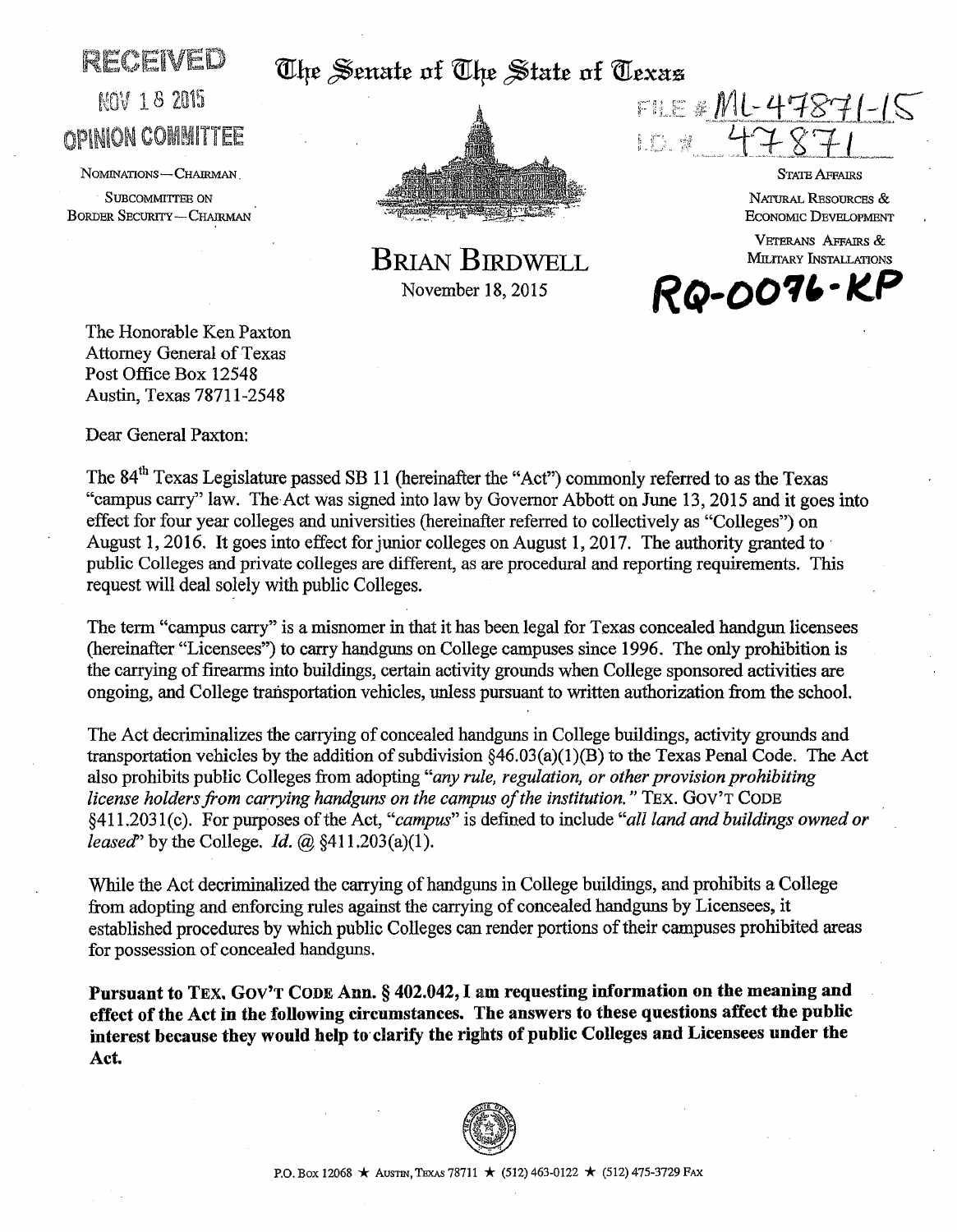## 1. Discretionary authority to create prohibited areas:

While some discretion was granted to College presidents and chief executive officers to establish certain areas of a public College that will be prohibited areas for the carrying of concealed handguns by Licensees, the Act expressly prohibits rules or regulations that *"generally prohibit or have the effect of generally prohibiting"* a Licensee from carrying a concealed handgun everywhere on campus. The operative part of the Act reads as follows:

*The president or officer may not establish provisions that generally prohibit or have the effect of generally prohibiting license holders from carrying concealed handguns on the campus of the institution.* 

TEX. Gov'T CODE Ann. §411.203l(d-1). (Emphasis added.)

Some public College professors are asking for a blanket rule against the carrying of concealed handguns by Licensees in College classrooms. Some public College presidents or chief executive officers are considering the adoption of a rule against the carrying of concealed handguns by Licensees in all classrooms, or a majority of classrooms.

As a fallback position, some college professors are asking to be granted the authority to prohibit the possession of handguns in their individual classrooms, if a global classroom ban is not adopted by the College. If something less than all professors were to adopt a prohibitive rule, it would create a hodgepodge of rules and prohibited areas making it difficult for Licensees to know where they may and may not carry a handgun. If a meaningful number of professors were to prohibit Licensees from carrying handguns in classrooms, then it would be operationally identical to a campus-wide ban that would *"have the effect of generally prohibiting license holders from carrying concealed handguns on the campus of the institution.* "

If a public College were to adopt a rule that prohibits the carrying of concealed handguns by Licensees in College classrooms, it would effectively force such students to leave their handguns in their personal motor vehicles, or in their dormitories or other residential housing. Since students go to college to attend classes, this would effectively prohibit a student/Licensee from carrying their handgun on campus.

# 2. Regulation of the storage of handguns in dormitories and other residential housing owned or leased by a College:

Public College presidents and chief executive officers are granted the authority to establish rules regarding the storage of handguns in dormitories and other residential housing located on campus. The operative part of the Act reads as follows:

*An institution of higher education or private or independent institution of higher education in this state may establish rules, regulations, or other provisions concerning the storage of handguns in dormitories or other residential facilities that are owned or leased and operated by the institution and located on the campus of the institution.*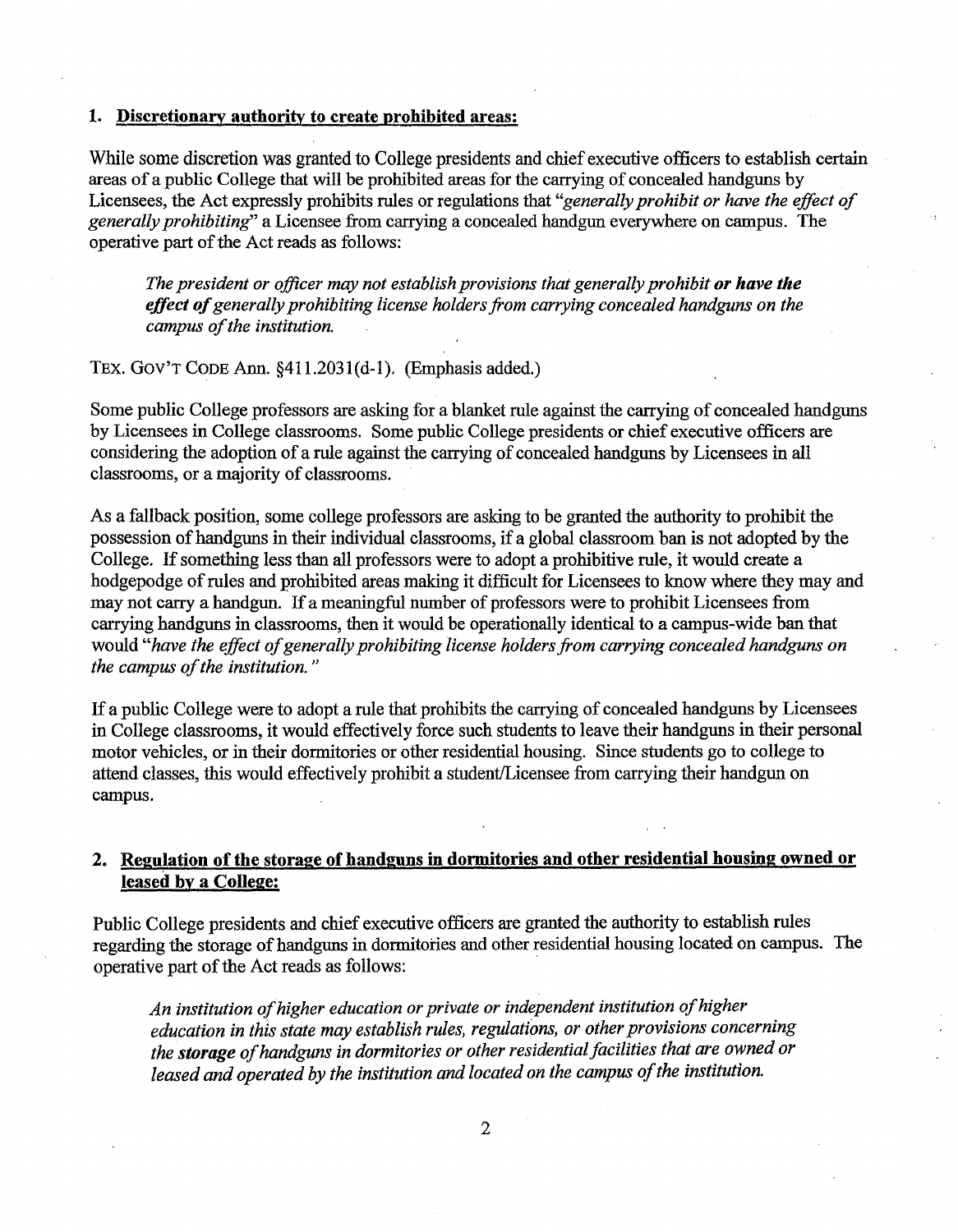## TEX. Gov'T CODE Ann. §411.2031(d). (Emphasis added.)

It has been reported in the public media that some public Colleges are considering prohibiting the possession of handguns in some or all dormitories and/or other College-owned or leased residential housing. This would appear to violate the express language of the Act that limits regulatory authority to those pertaining to *"storage"* of handgun in such locations.

#### 3. Temporary prohibition on possession of handguns.

The public college discourse on implementing the Act includes discussions about authorizing the creation of areas in which handguns would be prohibited on a temporary basis. Examples given include campus-wide or classroom-wide during "finals week," or in specific locations when "visiting *dignitaries*" are present.

Temporary *''prohibited areas"* would seem to violate at least two and possibly three subsections of the Act. If the temporary prohibition were to encompass all or nearly all of the campus, then it would violate TEX. Gov'T CODE Ann. §411.203l(d-1). *(See, infra.)* 

The creation of temporary prohibited locations would also violate TEX. GOV'T CODE Ann. §411.2031(d-3) regarding widespread publication of all rules and regulations. The Subsection reads:

*An institution of higher education shall widely distribute the rules, regulations, or other provisions described by Subsection (d-1) to the institution's students, staff, and faculty, including by prominently publishing the provisions on the institutions* ' *Internet website.* 

#### 4. Newly created criminal offenses:

A new criminal offense is created by the Act and is found in TEX. PENAL CODE Ann. §46.035(a-3). A public College that follows all procedures required by the Act cannot create a criminal offense for the carrying of a handgun by a Licensee anywhere on campus, other than in a building. This limited authority is set out below:

*After consulting with students, staff, and faculty of the institution regarding the nature of the student population, specific safety considerations, and the uniqueness of the campus environment, the president or other chief executive officer of an institution of higher education in this state shall establish reasonable rules, regulations, or other provisions regarding the carrying of concealed handguns by license holders on the campus of the*  institution or on premises located on the campus of the institution. The president or *officer may not establish provisions that generally prohibit or have· the effect of generally prohibiting license holders from carrying concealed handguns on the campus of the institution. The president or officer may amend the provisions as necessary for campus*  safety. The provisions take effect as determined by the president or officer unless *subsequently amended by the board of regents or other governing board under*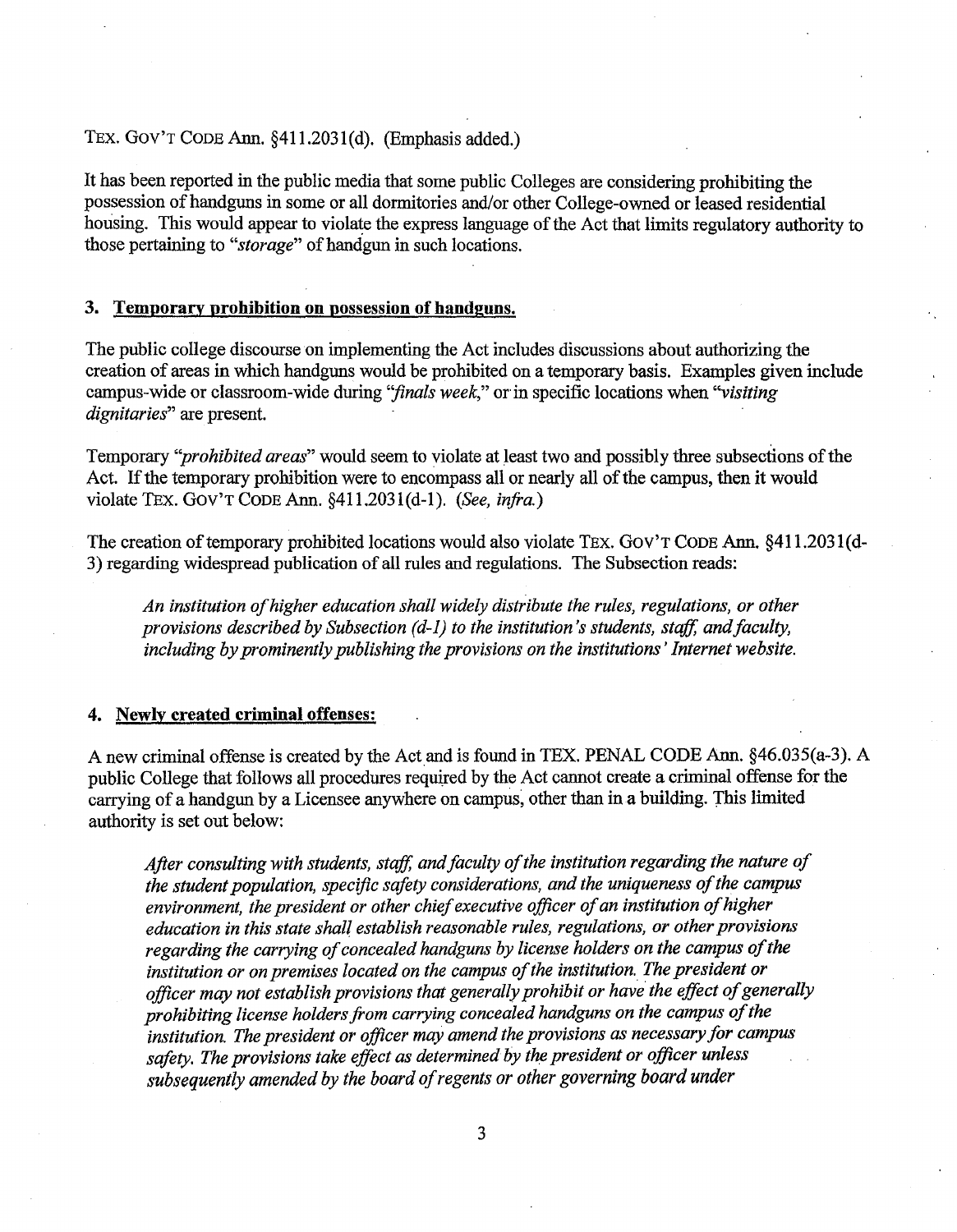# *Subsection (d-2). The institution must give effective notice under Section 30.06, Penal Code, with respect to any portion of a premises on which license holders may not carry.*

# TEX. GOV'T CODE Ann. §411.2031(d-1). (Emphasis added.)

The above-quoted subsection of the Act includes both the regulatory authority of a public College to establish rules and regulations as well as a requirement that Licensees entering all buildings rendered off-limits be provided effective notice pursuant to TEX. PENAL CODE Ann. §30.06. Although oral notice is effective under the Code, effective notice under Section 30.06 is always given in the form of a sign meeting the requirements of that Code provision.

A criminal offense is created only when a Licensee enters a *''premise"* as that term is statutorily defined. That definition is found in TEX. PENAL CODE Ann. §46.035 which reads *"'Premises' means a building or a portion of a building."* Thus, neither TEX. PENAL CODE Ann. §30.06 nor §46.035(a-3) are violated unless a Licensee carries a concealed handgun into a building or portion of a building that has properly been designated as an area where the possession of handguns is prohibited and effective notice has been given in accordance with the Act and TEX. PENAL CODE Ann. §30.06.

The newly created criminal offense applicable to public Colleges is found in TEX. PENAL CODE Ann. §46.035(a-3) that reads as follows:

*Notwithstanding Subsection (a) or Section 46.03(a), a license holder commits an offense*  if *the license holder intentionally carries a concealed handgun on a portion of a premises located on the campus of an institution of higher education in this state on which the carrying of a concealed handgun is prohibited by rules, regulations, or other provisions established under Section 411.2031 (d-1), Government Code, provided the institution gives effective notice under Section 30.06 with respect to that portion.* 

*Id.* (Emphasis added.)

With this background, I respectfully request an opinion concerning the questions set out below.

# QUESTION 1:

If a public College designates a meaningful number of classrooms as areas in which the possession of concealed handguns by Licensees is not allowed, has the College violated that provision in the Act that states *"[t]he president or officer may not establish provisions that generally prohibit or have the effect of generally prohibiting license holders from carrying concealed handguns on the campus of the institution[?]"* 

#### **OUESTION 2:**

If a public College allows individual professors to designate their classrooms as areas in which the possession of concealed handguns by Licensees is not allowed, has the College violated that provision in the Act that states *"[t]he president or officer may not establish provisions that generally prohibit or have the effect of generally prohibiting license holders from carrying concealed handguns on the campus of the institution[?]"*